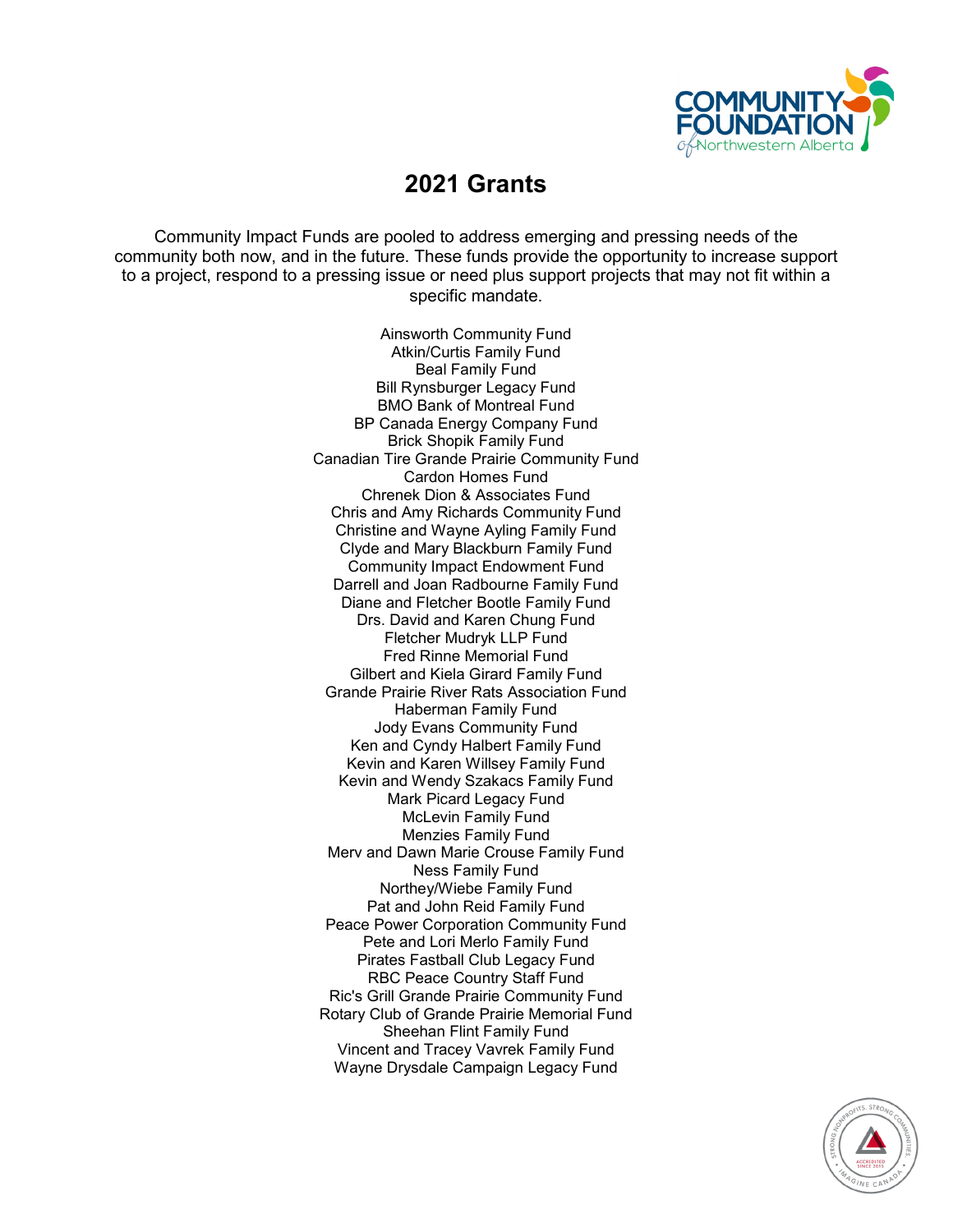

## **Bezanson Agricultural Society**

*Building Unity in the Bezanson Community* Funded by Beattie Family Fund, Anonymous Donor Fund & Better Together Covid-19 Resopnse Fund

## **Big Brothers Big Sisters of Grande Prairie**

*Operations* Funded by Mac and Chris Henderson Family Fund

## **Camp Tamarack Association**

*Operations* Funded by Bill and Marg Bowes Family Fund

## **Canadian Cancer Society**

*Cancer Research* Funded by Mac and Chris Henderson Family Fund

## **CAREERS: The Next Generation Foundation**

*Connecting More Northwestern Alberta Youth to the skilled workplace* Funded by RBC Peace Country Staff Fund, Pirates Fastball Club Legacy Fund, Kevin and Wendy Szakacs Family Fund, Pete and Lori Merlo Family Fund, Merv and Dawn Marie Crouse Family Fund, Rotary Club of Grande Prairie Memorial Fund, Peace Power Corporation Community Fund and McLevin Family Fund

#### **Catholic Family Services**

#### *Assessments*

*Funded by Canadian Tire Grande Prairie Community Fund, Chrenek & Dion Associates Fund, BMO Bank of Montreal Fund, Bill Rynsburger Legacy Fund, Beal Family Fund, BP Canada Energy Company Fund, Cardon Homes Fund, Ainsworth Community Fund*

#### **Central Peace FCSS**

*Community Kitchen & Senior's Christmas Meals*

Funded by Clyde and Mary Blackburn Family Fund, Fred Rinne Memorial Fund, Community Impact Endowment Fund, Fletcher Mudryk LLP Fund, Diane and Fletcher Bootle Family Fund, Chris and Amy Richards Community Fund, Happy Trails R.V. Fund

#### **Centre for Creative Arts Society of Grande Prairie**

*Healing Arts Program Initiative (HAPI)* Funded by the Bryden Sparks Arts Family Fund

#### **Centre for Young Parents**

*Baby Steps to Success* Funded by Grande Prairie Keg Steakhouse & Bar Pregnant Teen Program Fund, Sheehan Flint Family Fund and Spirit of the Peace Entrepreneurial Women's Fund

#### **City of Grande Prairie**

*Pursuit of Excellence* Funded by the Come Fly With Me Legacy Fund

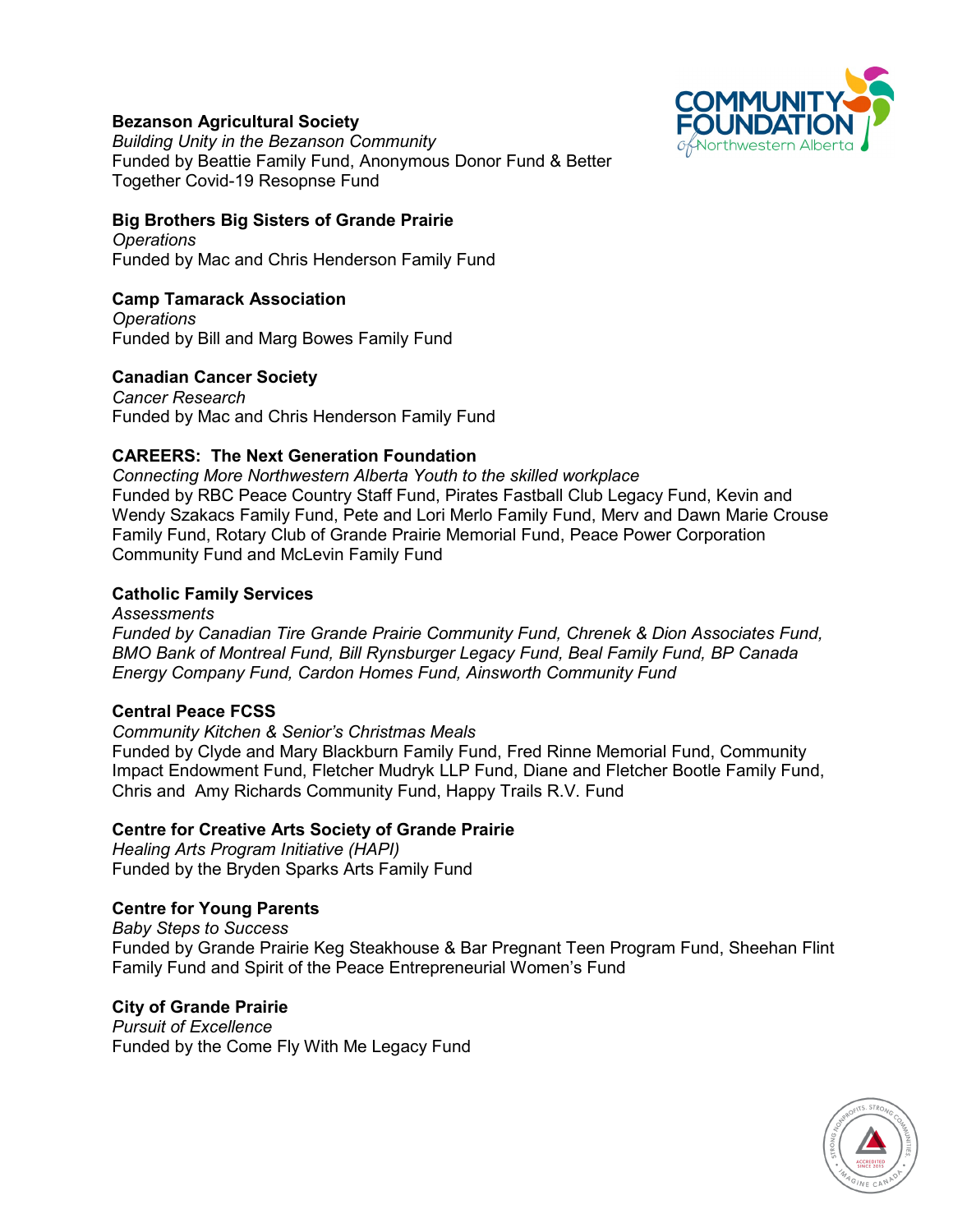## **Compassion House Foundation**

*Support a Suite and Appliances needed* Funded by Eva Marie Cancer Support Fund

#### **County of Grande Prairie No. 1 FCSS Department** *Operations*

Funded by Mac and Chris Henderson Family Fund **Doctors Without Borders Canada** *Programming* Funded by Mac and Chris Henderson Family Fund

## **Ecole Springfield Elementary School**

*Playground* Funded by Frank and Agnes Lovsin Legacy Fund

#### **Elders' Caring Shelter Society of Grande Prairie** *Operations*

Funded by Better Together Covid-19 Response Fund

## **Grade Three Reading Academy Society**

*Operations* Funded by Hope Today Tomorrow: The Side/Munro Family Fund

## **Grande Prairie & District Golden Age Centre**

*Operations and Covid Supplies* Funded by Golden Age Centre Fund & Better Together Covid-19 Response Fund

## **Grande Prairie Friendship Centre**

*Community Kitchen* Funded by Community Kitchen and Food Bank Fund

## **Grande Prairie Friendship Centre**

*Mamewpitaw Program* Funded by Better Together COVID-19 Fund

## **Grande Prairie Live Theatre Society**

*Administration* Funded by Grande Prairie Live Theatre Fund

## **Grande Prairie Live Theatre Society**

*Rising Star Summer Camps* Funded by Bryden Sparks Arts Family Fund, Opdahl Michaud Family Fund, Young at Art Fund by T. Sedore Photography Fund

## **Grande Prairie Palliative Care Society**

*Administration* Funded by Palliative Care Fund and Terry and Darrel Dola Fund

## **Grande Prairie Public Library**

*Administration* Funded by Grande Prairie Public Library Fund



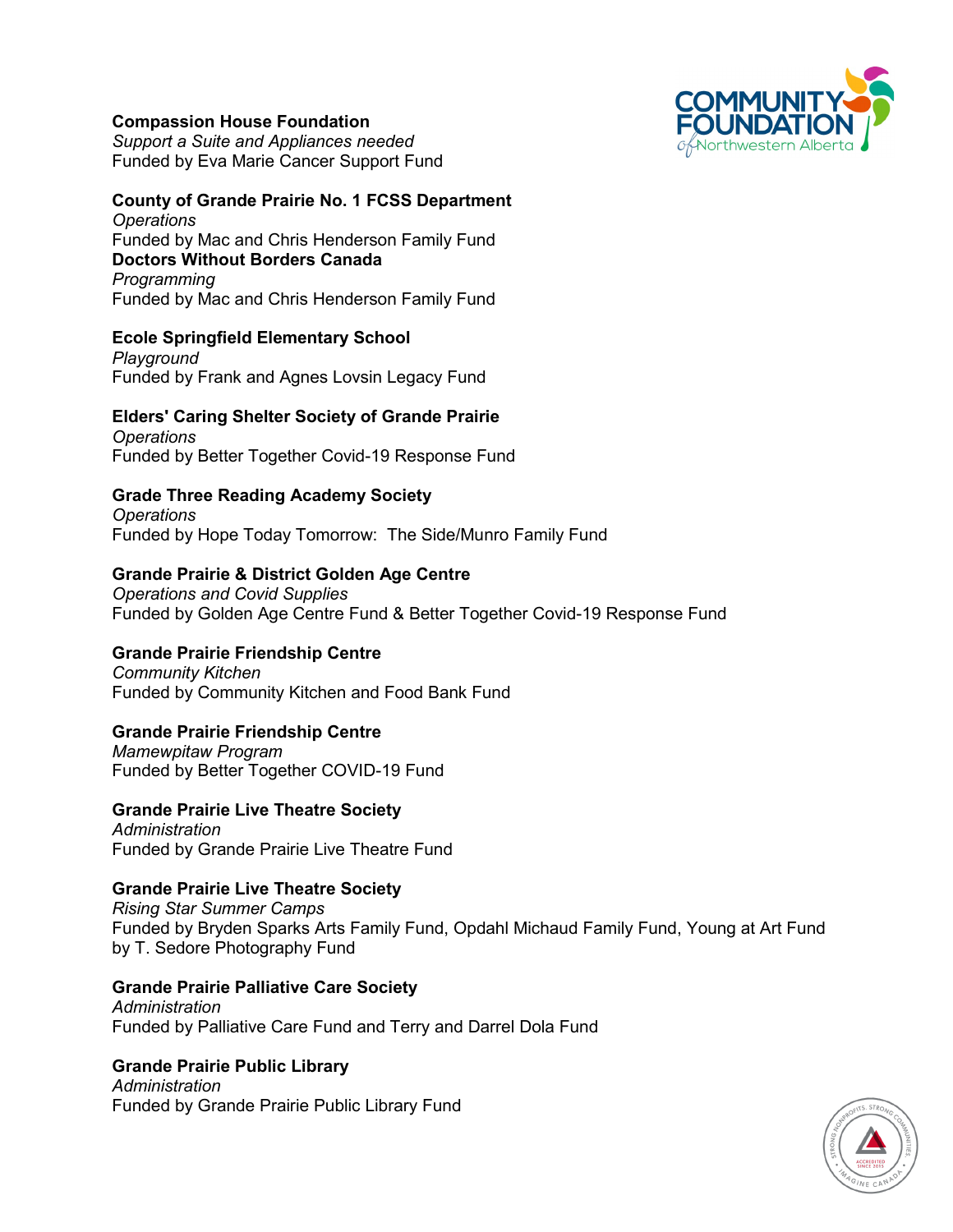

## **Grande Prairie Public Library**

*My Little Pantry* Funded by Sheehan Flint Family Fund, Ainsworth Legacy Community Fund, Vincent and Tracey Vavrek Family Fund

#### **Grande Prairie Public School Division Education Foundation**

*Jennifer Henson Memorial Bench* Funded by Jennifer Henson Memorial Fund

## **Grande Prairie Regional College Alumni/Foundation**

*Operations* Funded by Bill and Marg Bowes Family Fund

#### **Grande Prairie Regional Hospital Foundation**

*Operations* Funded by Bill and Marg Bowes Family Fund

#### **Grande Spirit Foundation**

*Improving Social Connectedness for residents*

Funded by Sheehan Flint Family Fund, Dodd Harms Happy Healthy Seniors Fund, West County Community Fund, Aimee Carter Bushel and a Peck Fund, Morris Financial Group Fund, Better Together Covid-19 Response Fund, Terry Ward KMSC Staff Fund, Wayne Drysdale Campaign Legacy Fund

#### **Habitat for Humanity**

*Restore Truck Repair, Restore Skid Shack and Marketing* Funded by Ainsworth Legacy Community Fund, Fund for Environmental Purposes, Marcotte Family Fund, Aquatera Environment Fund

#### **Kev's Kids Society**

*Operations* Funded by Grande Prairie Auto Group Legacy Foundation Fund

#### **Kids with Cancer Society of Northern Alberta**

*Operations* Funded by Grande Prairie Keg Steakhouse and Bar Supporting Youth With Cancer Fund

#### **KidSport™ Canada**

*Administration, KidSport Back to Sport* Funded by Jeff Toews Memorial Foundation Fund, Q-99 Brian Nash Memorial Fund, kidSport Grande Prairie Fund, Mike Evans Fun For Kids Fund, Prairie Villa Legacy Fund, Campbell Family Foundation, Dodd Harms Happy Healthy Seniors Fund

#### **Nampa and District Historical Society**

*Museum Gallery Renovation Project* Funded by Frank and Agnes Lovsin Legacy Fund

#### **Odyssey House**

*Donation Shop and Housing Prevention* Funded by Mac and Chris Henderson Family Fund

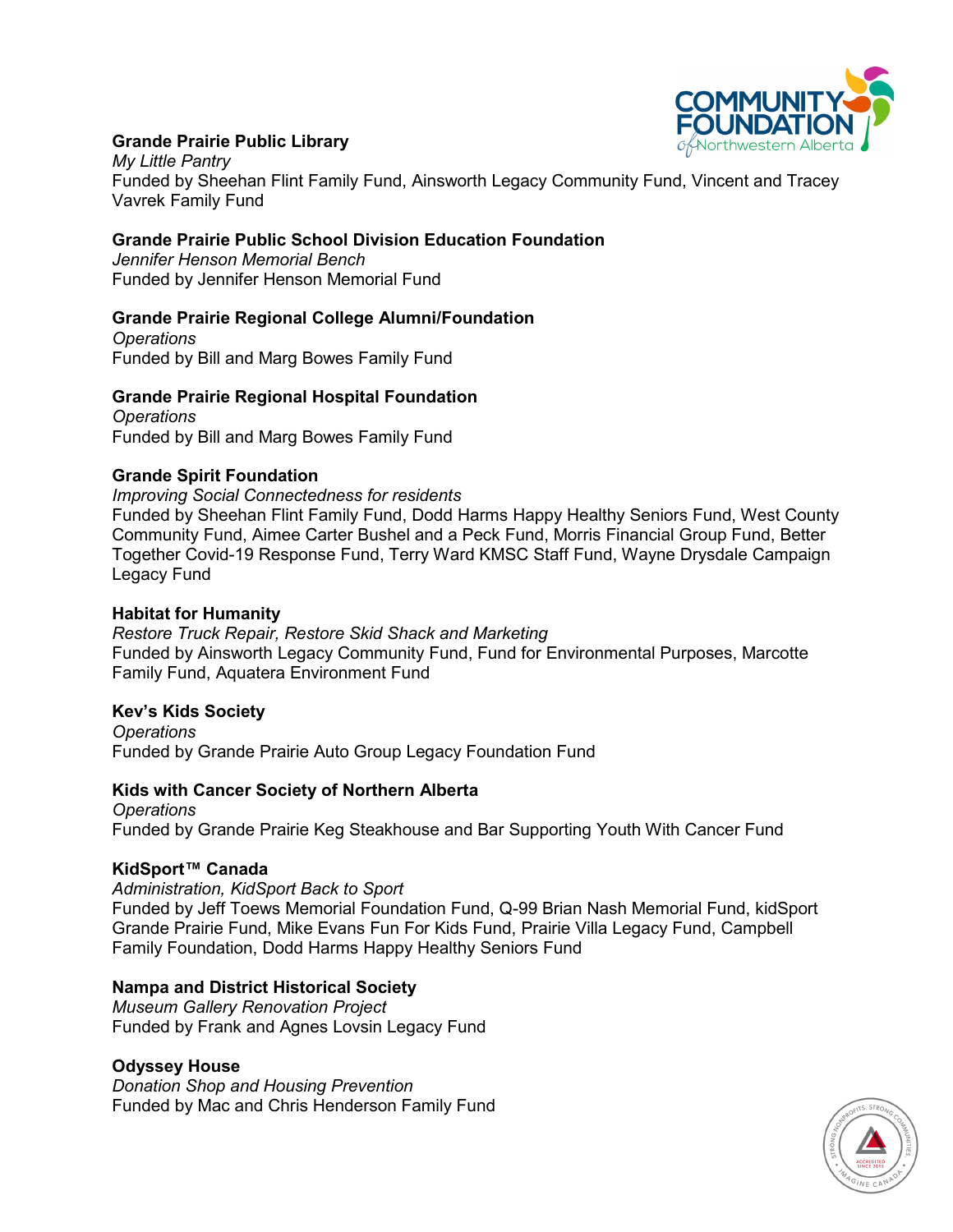

## **P.A.C.E. (Providing Assistance, Counseling, and Education on Sexual Assault and Sexual Abuse)**

#### *Operations*

Funded by Mac and Chris Henderson Family Fund and Dodd Harms Happy Healthy Seniors Fund

## **Peace Area Riding for the Disability Society (PARDS)**

*Equine Assisted Therapeutic Programs* Funded by Ainsworth Legacy Community Fund, Terry and Darrel Dola Fund, Bill and Marg Bowes Family Fund, Sheehan Flint Family Fund

# **Peace Wapiti School Division No. 76 (Sexsmith Sabres Football Organization)**

*Player Development* Funded by Anonymous Donor Fund, Sexsmith Legion #60 Community Fund, Sexsmith Elks Community Fund, Mike Vavrek Memorial Fund, Sexsmith and District Community Foundation Fund

## **Prairie Gallery Society (Art Gallery Society of Grande Prairie)**

*Operations* Funded by Bill and Marg Bowes Family Fund

## **Regional EMS Foundation**

*Practitioner Lending Library* Funded by Sheehan Flint Family Fund

## **Resource Centre for Suicide Prevention**

*Youth Programs* Funded by Hannah Ouellette Memorial Supporting Suicide Prevention Resource Centre Fund

## **Rising Above Ministry, Grande Prairie**

*Operations* Funded by Mac and Chris Henderson Family Fund

## **River of Death and Discovery Dinosaur Museum**

*Operations* Funded by Bill and Marg Bowes Family Fund

## **Riverside Compassion House Society**

*Support a Suite & Library/Sitting Area Development Initiative* Funded by Eva Marie Cancer Support Fund

## **Slave Lake Regional Library Board**

*Administration* Funded by Slave Lake Municipal Library Fund

## **Stephen Lewis Foundation**

*Grandmothers Fund* Funded by Mac and Chris Henderson Family Fund

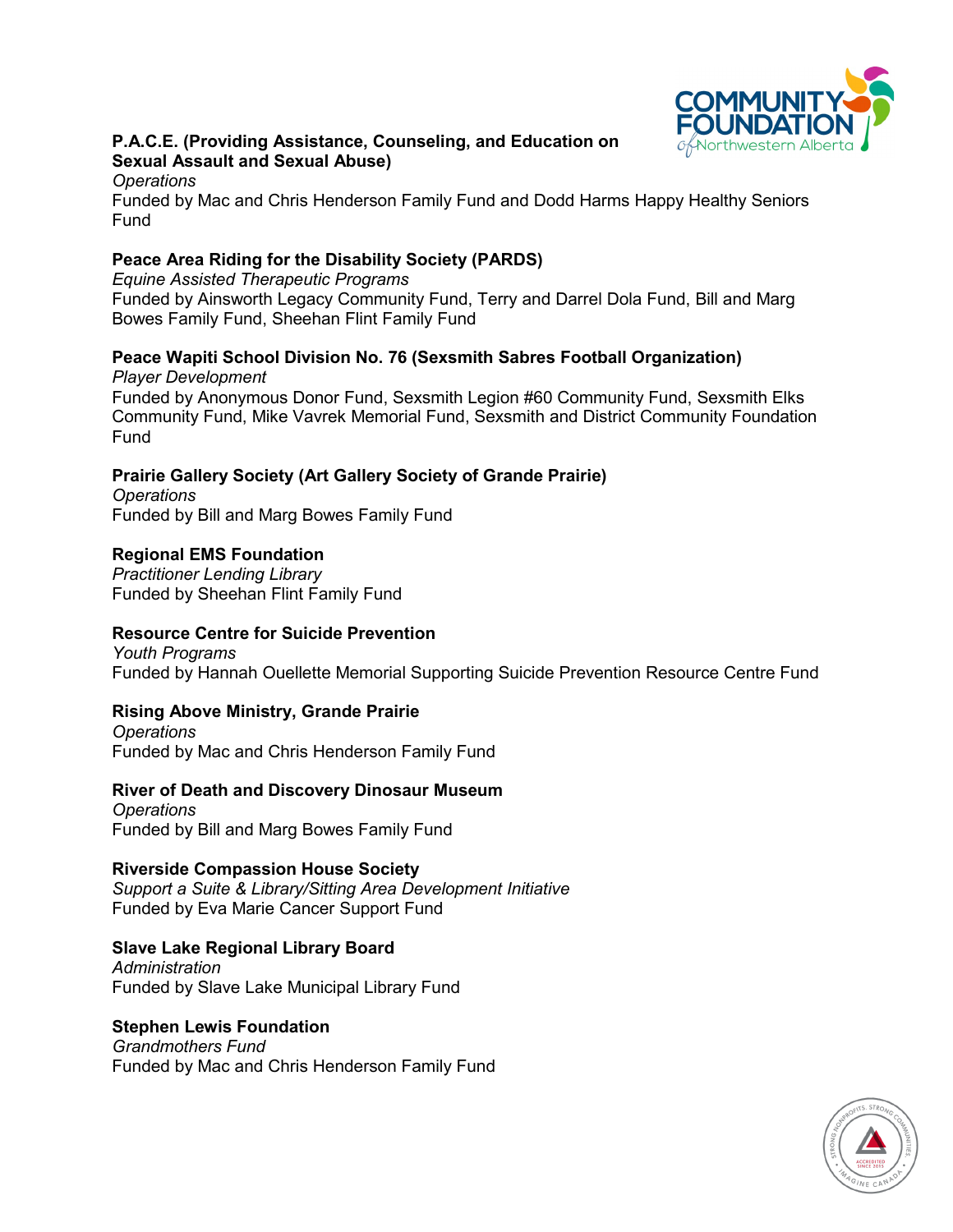## **The Cool Aid Society of Grande Prairie**



*Operations* Funded by Dodd Harms Happy Healthy Seniors Fund

## **The Impact Society for Children and Families in Turmoil**

*Heroes are Warriors Mentoring Program* Funded by Care Human Services Staff Gives Fund, Ainsworth Legacy Community Fund

## **The John Howard Society of Grande Prairie**

*Eureka Program* Funded by Kevin and Karen Willsey Family Fund, northernSPIRIT Fund, Grande Prairie River Rats Association Fund, Jody Evans Community Fund, Smart & Caring Youth Fund, Janet Evans Legacy Fund, Logan Family Fund

## **The Oasis Fellowship of Grande Prairie**

*Breakfast Support Circle*  Funded by Grande Prairie & Area Association of Realtors Fund, Individuals At Risk Shelter Fund, Sheehan Flint Family Fund, Evaskevich Family Fund, Better Together Covid 19 Response Fund

# **The Salvation Army Grande Prairie Community Church**

*Food Bank* Funded by Dodd Harms Happy Healthy Seniors Fund

## **The Sexsmith and District Museum Society**

*Greek Orthodox Church Restoration* Funded by Sexsmith & District Community Foundation Fund, Underwood Fund, Sexsmith Legion #60 Community Fund, Sexsmith Elks Community Fund, Sexsmith Insurance Ltd. Fund

## **The War Amputations of Canada**

*Programming*  Funded by Mac and Chris Henderson Family Fund

## **Town of Sexsmith FCSS**

*Food Bank* Funded by Sexsmith Elks Community Fund, Sexsmith Insurance Ltd. Fund and Sexsmith Legion #60 Community Fund grant brings much needed resources and support in the face of food insecurity to the residents of Sexsmith and Area.

## **Wapiti Community Support Association**

*Operations* Funded by Mac and Chris Henderson Family Fund